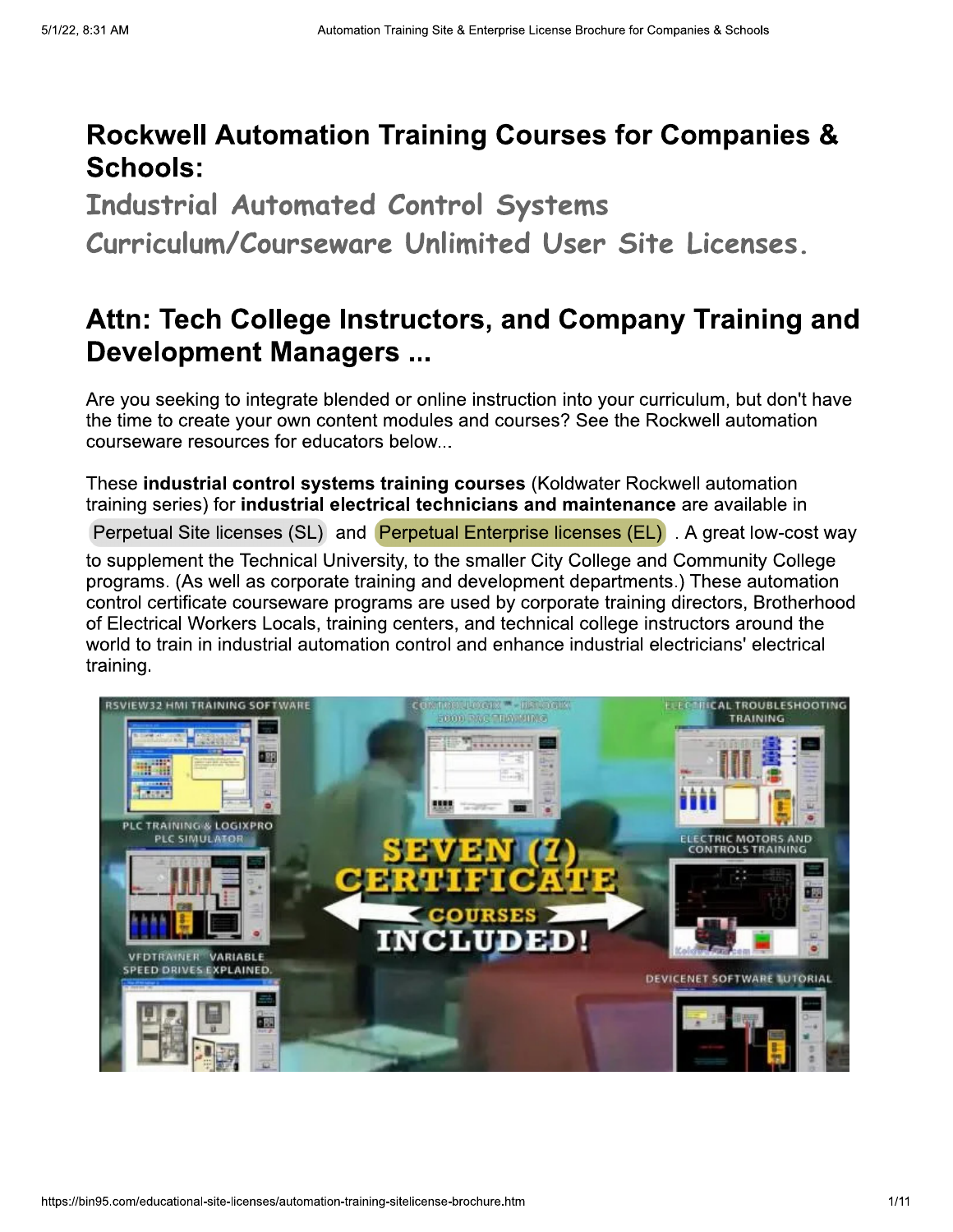# **Industrial & Building Automation Systems Courses:**

Perpetual SLs and ELs for these industrial and building automation systems courses can

be purchased for each course individually, or bundled for extra savings of up to 36%! Each courseware title includes, for each facility licensed...

- \* No annual fees!
- \* Never expires!
- \* Unlimited users!
- \* Unlimited installations!
- $*$  No internet required after initial installation.
- \* Lab manual included in PDF format!
- \* Student scores in LMS friendly MS DB
- $*$  Real-world interactive simulations.
- $*$  Facility license to repurpose installed assets for LMS customization.

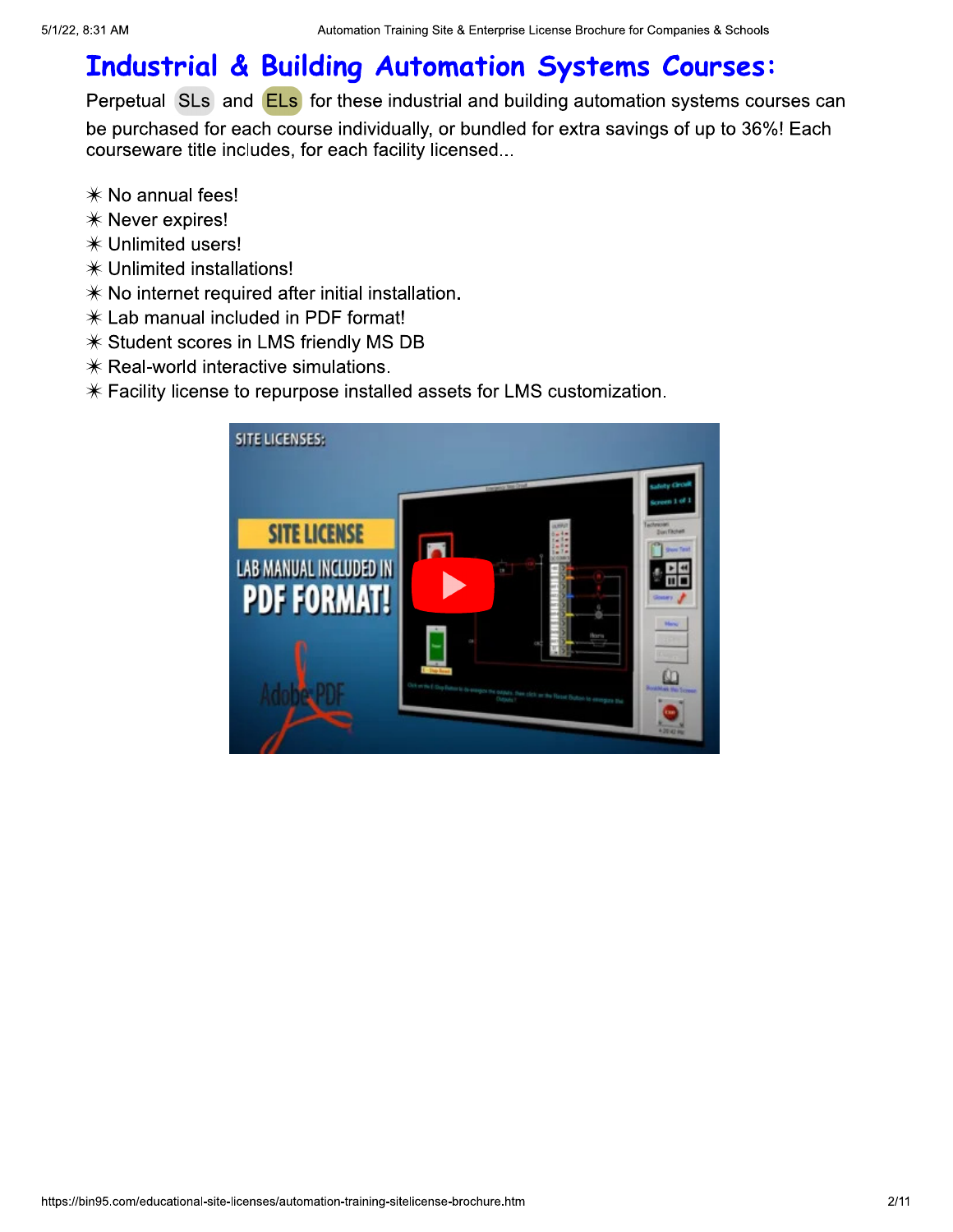### About The Automation Control Courseware Perpetual SL & EL:

The SLs and ELs for this Koldwater Series of automation courseware is much less

expensive and more interactive than learning institutions are used to being offered. Our 'Best for Less' policy makes these two licensing options perfect for technical schools, community colleges, universities, apprenticeship programs, company training departments, electrical training institutes, and other industrial training institutes. Other providers often do not publicly list their courseware license prices. In contrast, we are transparent, so our prices are listed publicly below or on the RFQ form. Everyone gets the same low price, regardless of the learning institution's size.

The prices listed below are the SL price per facility, on the RFQ form are EL prices too. The software Never expires, and there are no annual fees. If you have 3 or more campuses or facilities, please consider the EL to save even more.

Each SL is per physical facility, for unlimited users, with unlimited installations. License owners can install on college or company network (LAN), or install stand-alone copies on individual PCs, so you are not limited on how you can distribute the training software to students. Our software also comes with "Individual Assets Custom Coursework", which you can use to develop your own content, which adds even greater flexibility, and value to these pre-packaged courses.

The EL expands the licensing to an unlimited number of SL (facilities). If you have more than 3 facilities, the EL is best suited for you. This license also includes SCORM versions examples for most of the courses. As the EL is for unlimited facilities in the USA or around the world, license owners can also place them on WANs as well as individual LANs.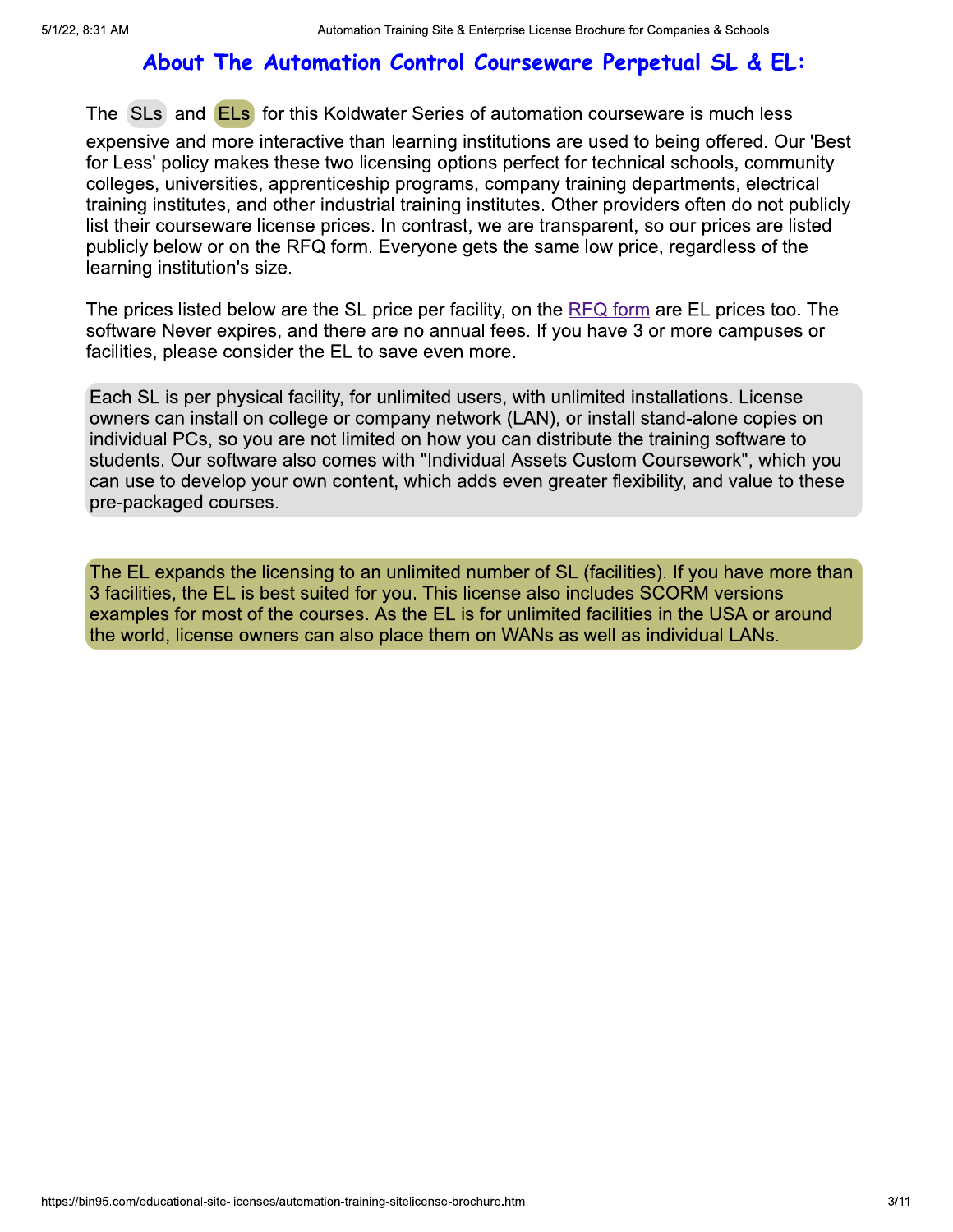## About Industrial & Building Automation Control Systems Courses

These courses have much more interactivity than the standard flipping through slides or videos, memorizing data long enough to answer written questions at the end. These courses have all that, but also include real-world simulations, where the user can click on switches and actually see the circuit or simulated software respond! Tests are not only answering questions but the student is also tested on actual troubleshooting of real-world simulated circuits and PLCs in some courses, which helps build a greater understanding of the automation practical knowledge delivered.

Note, these courses use the Rockwell Automation brand to teach automated control systems, but 80% of knowledge can be applied to any brand. We chose that brand because it is the easiest for the beginner to learn. So you can use these courses for Rockwell training, or as an introduction to the subject matter for any brand.

#### Each Trade-Tech-college course includes ...

- $*$  Practical knowledge
- $*$  Multiple choice questions
- $*$  Troubleshooting section
- $*$  Videos, animations, and simulations
- $*$  Closed captions for hearing impaired
- \* Glossary
- \* Lab Manual in PDF format
- \* Mini LMS
- $*$  Student can print Certificate of completion
- $*$  Compatibility with Win 10, 8, 7, and XP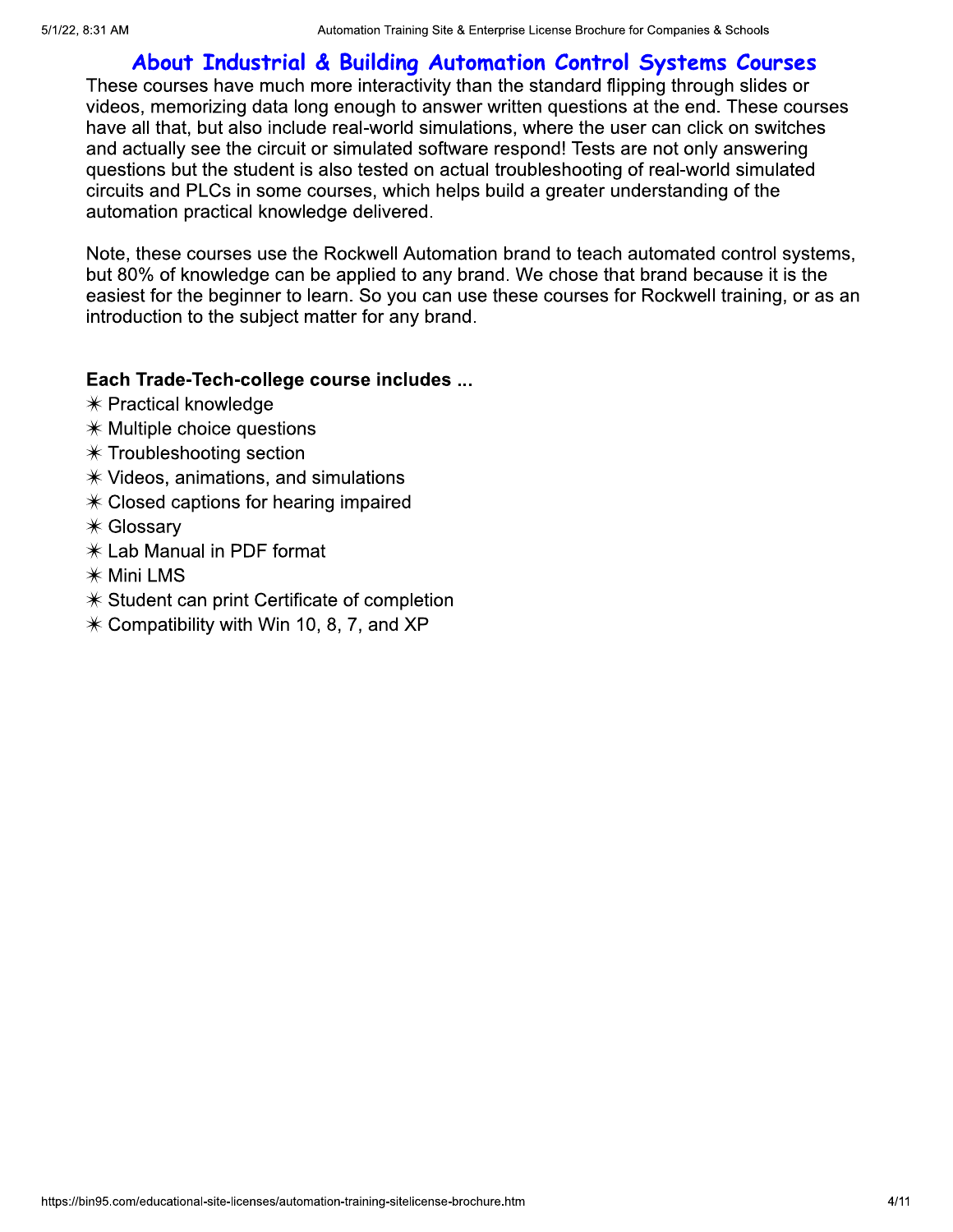When on our website, tapping the certificate course title below will take you to the single Student license (Student) order page with details, screenshots, and often videos of the related course(s). After reviewing course details, please return to the RFQ Form (BIN95.com/vocational-training/education-corporate-pricing.php)to purchase SL or EL for multiple students/employees to learn from the courses.



Technician's Dream Bundle: Estimated 150 hours of training.

Includes the following 7 course software titles, plus the **Constructor Electrical/PLC simulator and drawing** software. Of specific interest to industrial and building automation professionals. This bundle includes PLC training, PAC training, HMI training, VFD, motor and controls training, troubleshooting trainer, DeviceNet training, and the Constructor Software that is great for industrial training institute instructors to use as

teaching tools.

**Educational | Corporate pricing: 36% discounted Price of \$9890 for the SL versions.** 



**Maintenance Technician's Bundle: Estimated 175** hours of training.

Includes the following 8 course software titles. Of specific interest to industrial maintenance technicians and HVAC technicians. This bundle includes PLC training, PAC training, HMI training, VFD, motor and controls training, troubleshooting trainer, DeviceNet training, and the fluid power trainer. You can click on each certificate course software title at the SU version link above to see details, screenshots, and often videos.

**Educational | Corporate pricing: 31% discounted Price of \$7890 for the SL versions.**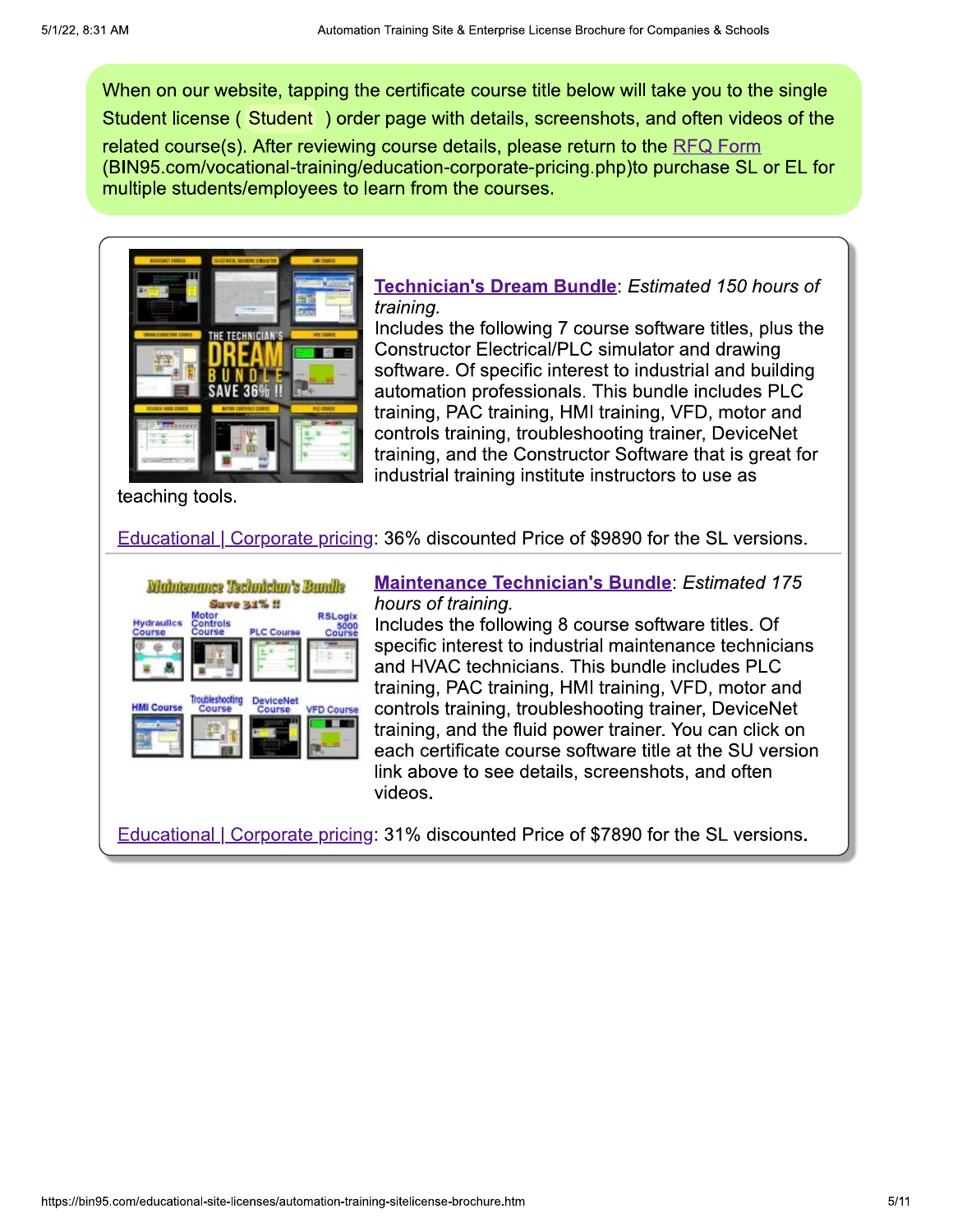#### Automation Training Bundles cont...



#### **Automation Control Specialist's Bundle: Estimated** 150 hours of training.

Includes the following 7 course software titles. Of specific interest to Automation technicians, industrial technicians as well as others. This bundle is also popular among electrical training institutes like IBEW locals for taking commercial electricians into the industrial electrical contractor realm. This bundle includes PLC training, PAC training, HMI training, VFD, motor and controls training, troubleshooting trainer, and DeviceNet training. You can click on each

certificate course software title at the SU version link above to see details. screenshots, and often videos.

Educational | Corporate pricing: 32% discounted Price of \$6890 for the SL versions.



**PLC Technician Training Bundle: Estimated 95 hours** of training.

Includes the following 4 certificate course software titles. Of specific interest to PLC technicians and automation engineering as well as others. This bundle includes PLC training, PAC training, HMI training, and VFD training courses. You can click on each certificate course software title at the SU version link above to see details, screenshots, and often videos.

**Educational | Corporate pricing: 25% discounted Price of \$4890 for the SL versions.** 

Contact us to request a formal quote within 24 hours.

**Request Quote** 

https://bin95.com/vocational-training/education-corporate-pricing.php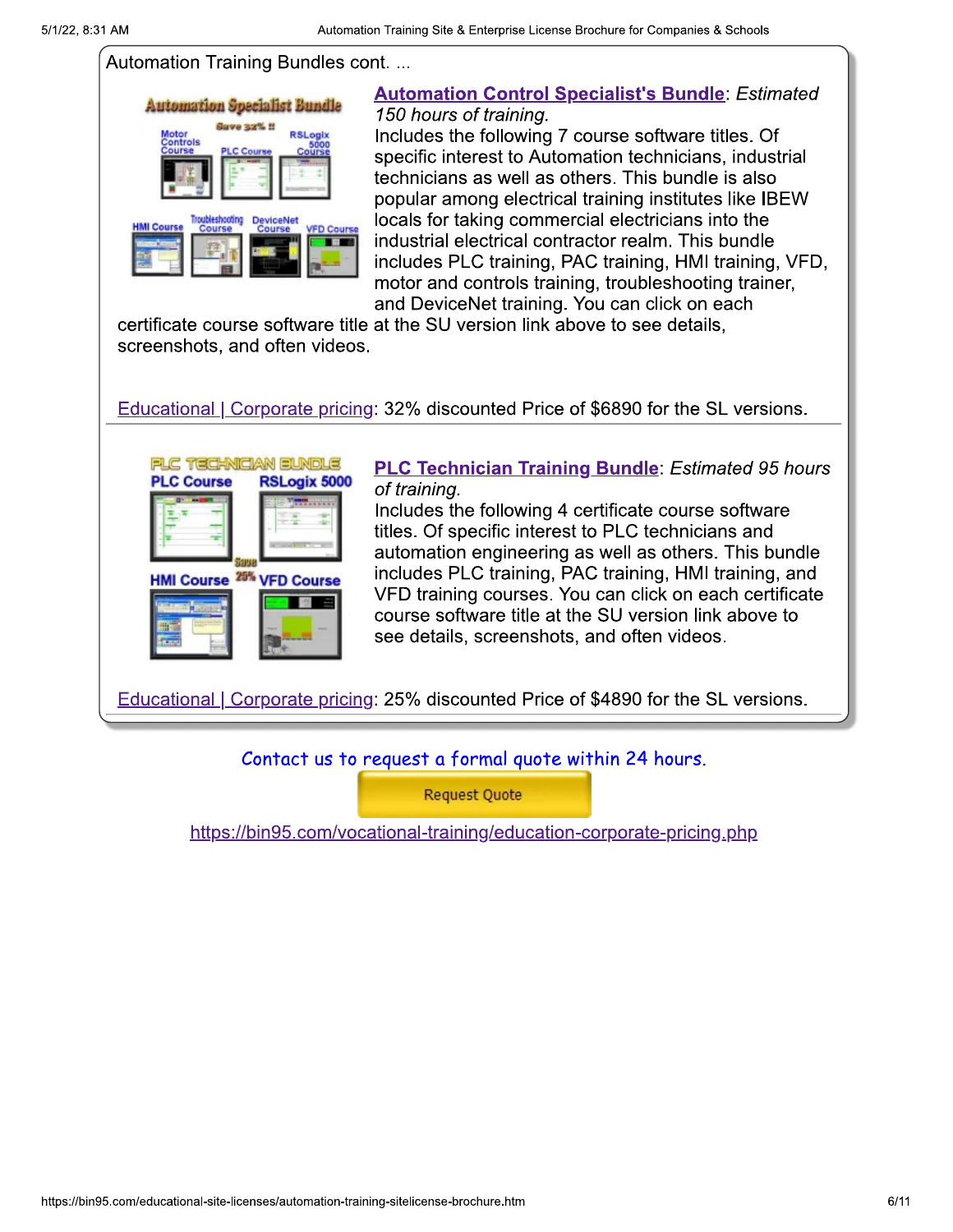If your corporate training department or school budget can not fit one of the bundles currently discounted above, you may consider purchasing a

SL or EL for a single certificate course title below, one at a time over a longer period of

time. Even purchasing a SL/EL for just one course (see below), results in greater savings than you will find anywhere else in the courseware marketplace! (Also note, course hours estimated below are based on the instructor going through lab exercises with the class too.)

Tapping the certificate course title below will take you to the single Student license (Student

) order page with details, screenshots, and often videos of the related course(s). After reviewing course details, please return to the RFQ Form to purchase SL or EL for multiple students/employees to learn from the courses.



RSLogix 5000 PAC Certificate Training Program: 30 hours of training estimated.

This certificate course provides a great foundation in using Rockwell's RSLogix 5000 as an introduction to PACs (Process Automation Controllers) and an overview of the Controllogix. Before

your students take a PAC course, it is highly recommended they first be fully trained in PLCs. Or at a minimum take the PLC training certificate course below first.

Educational | Corporate pricing: Price of \$1890 for the SL versions. Request a quote for Site or Enterprise License.



**Fluid Power Certificate Training Program: 25 hours of training** estimated.

After the hydraulic engineering introduction in the Basic Fluid Power Principles section, you move on to hydraulics and pneumatics

practical application, followed by hydraulic pumps and miscellaneous components. Of course, as with all of our Koldwater course series, it wraps the course up with a troubleshooting section. Over a hundred of the most common ISO CETOP hydraulic symbols are covered too.

Educational | Corporate pricing: Price of \$1190 for the SL versions. Request a quote for Site or Enterprise License.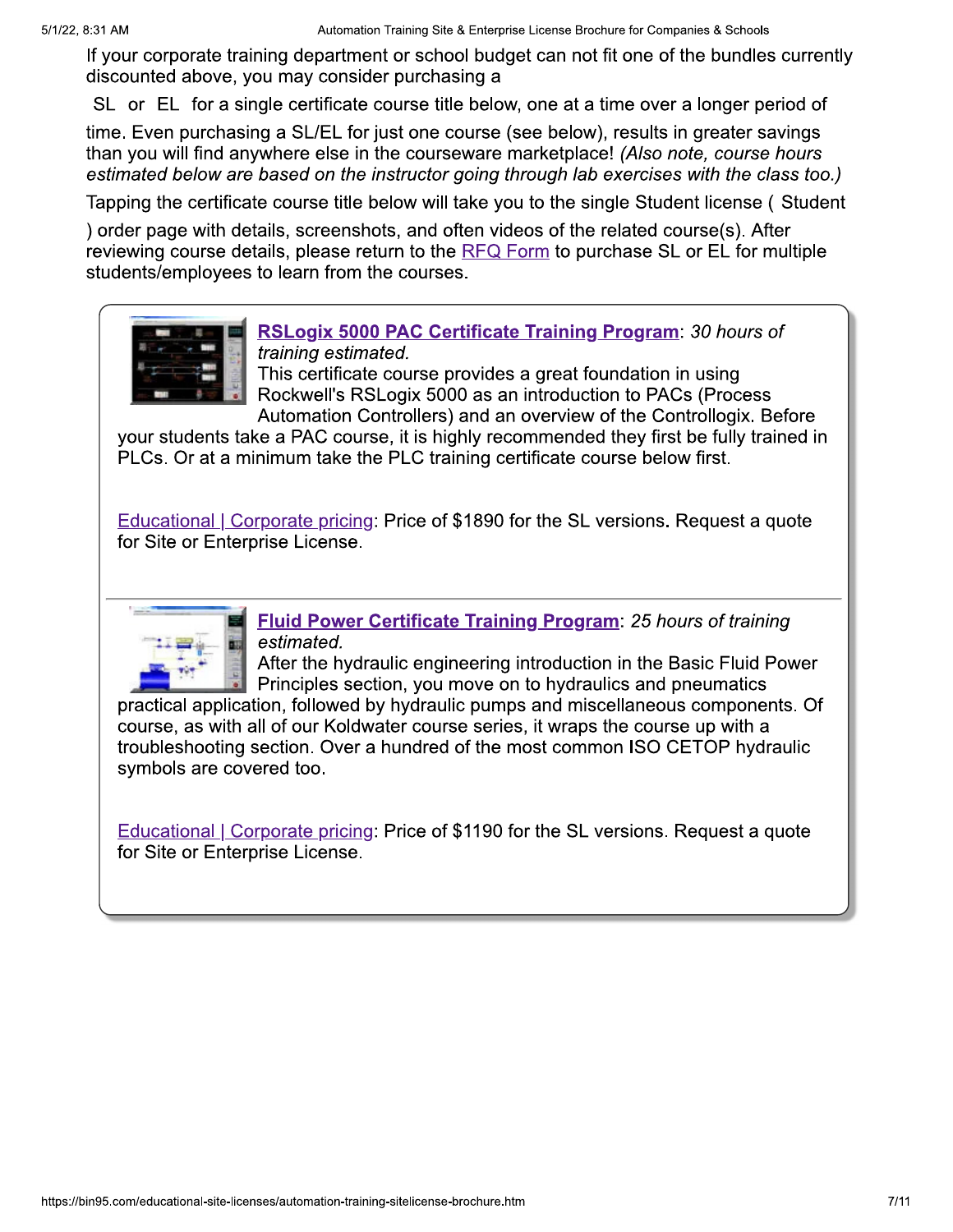Single Automation Training Course Titles cont...



**Motors and Controls Certificate Training Program: 25 hours of** training estimated.

This electric motor control circuit training software is quite detailed. Starting off with wiring diagrams vs. ladder diagrams and motor

control theory, covering the entire AC motor control system. Solenoids, timers, sensors, relays, troubleshooting, even an introduction to PLCs is included.

**Educational | Corporate pricing: Price of \$1190 for the SL versions. Request a quote** for Site or Enterprise License.



**PLC Certificate Training Program: 30 hours of training estimated.** This PLC basics course is based on and simulates Allen Bradley PLC programming software. But 80% of the knowledge can be applied to any brand of PLC. This PLC programming training

software includes analog instruction and of course, as with all of our Koldwater course series, it wraps the course up with a troubleshooting section. SL includes a free copy of LogixPro on a mobile CD license that the instructor can use and check out to students.

Educational | Corporate pricing: Price of \$1490 for the SL versions. Request a quote for Site or Enterprise License.



**HMI Training Program: 20 hours of training estimated.** This HMI training course uses Rockwell's RSView 32 to teach HMI basics, RSLinx communications, DDE-OPC topics and excel, creating a new RSView project, RSView graphics, and more. Data

logging is a valuable tool for Predictive Maintenance and activity logs help to prepare for IIoT, Preventive and Predictive Maintenance; this HMI training covers both. Alarming is an extremely important aspect of HMI and SCADA systems, so this course is designed to give the learner a firm understanding of the use and configuration of both digital and analog alarms.

Educational | Corporate pricing: Price of \$1690 for the SL versions. Request a quote for Site or Enterprise License.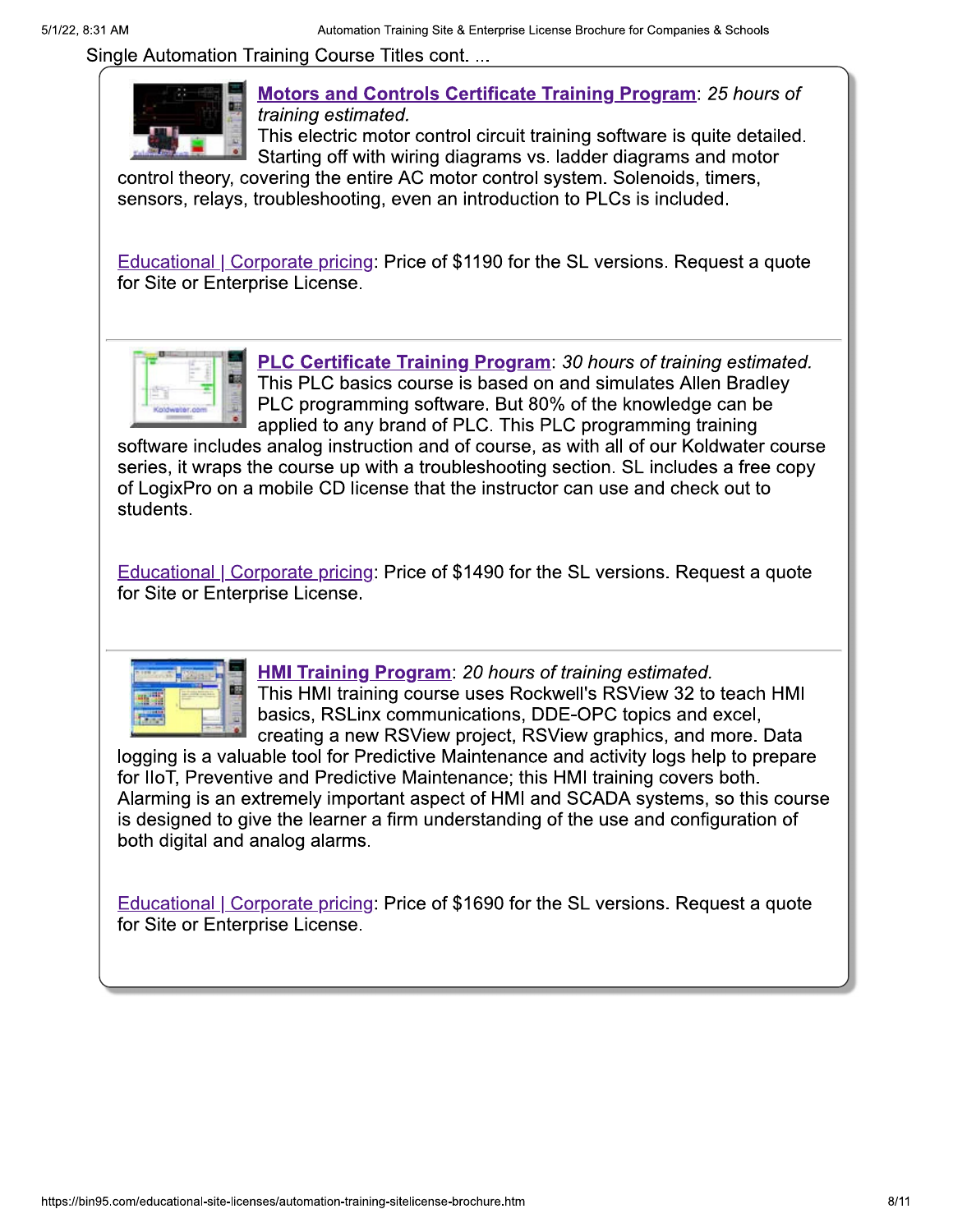Single Automation Training Course Titles cont...



**VFD Training Program: 15 hours of training estimated.** This VFD training course is essential to both Industrial & Building Automation technicians, as variable frequency drives are so common in both industries. This certificate course covers AC frequency drive and related motor control troubleshooting. Modules in VFD uses,

parts, operation, installation, startup, the VFD controller, and even soft starters are covered. Of course, as with all of our Koldwater course series, it wraps the course up with a troubleshooting section.

**Educational | Corporate pricing: Price of \$1290 for the SL versions. Request a quote** for Site or Enterprise License.



**Electrical troubleshooting Training Program: 10 hours of training** estimated.

Basic Electrical and PLC Troubleshooting Training Course using realworld electrical simulations. User first learns proper electrical

troubleshooting techniques, practice with virtual volt-ohm meter (VOM), masters electrical and motor control circuits training then moves on to the PLC troubleshooting training.

**Educational | Corporate pricing: Price of \$890 for the SL versions. Request a quote for** Site or Enterprise License.



**DeviceNet Training Program: 20 hours of training estimated.** The DeviceNet training course teaches you What is DeviceNet, Component Identification, Power Supplies, DeviceNet Messaging Tips and Tricks and more. Because this DeviceNet training walks you

thru simulated design and maintenance of an efficient DeviceNet, this tutorial can be used as preparation training for the commissioning of the plant. Includes a simulation of Cutler-Hammer Automation's NetView Software, that covers Explicit Messaging. These are things we learned the "hard-way!".

**Educational | Corporate pricing: Price of \$1190 for the SL versions. Request a quote** for Site or Enterprise License.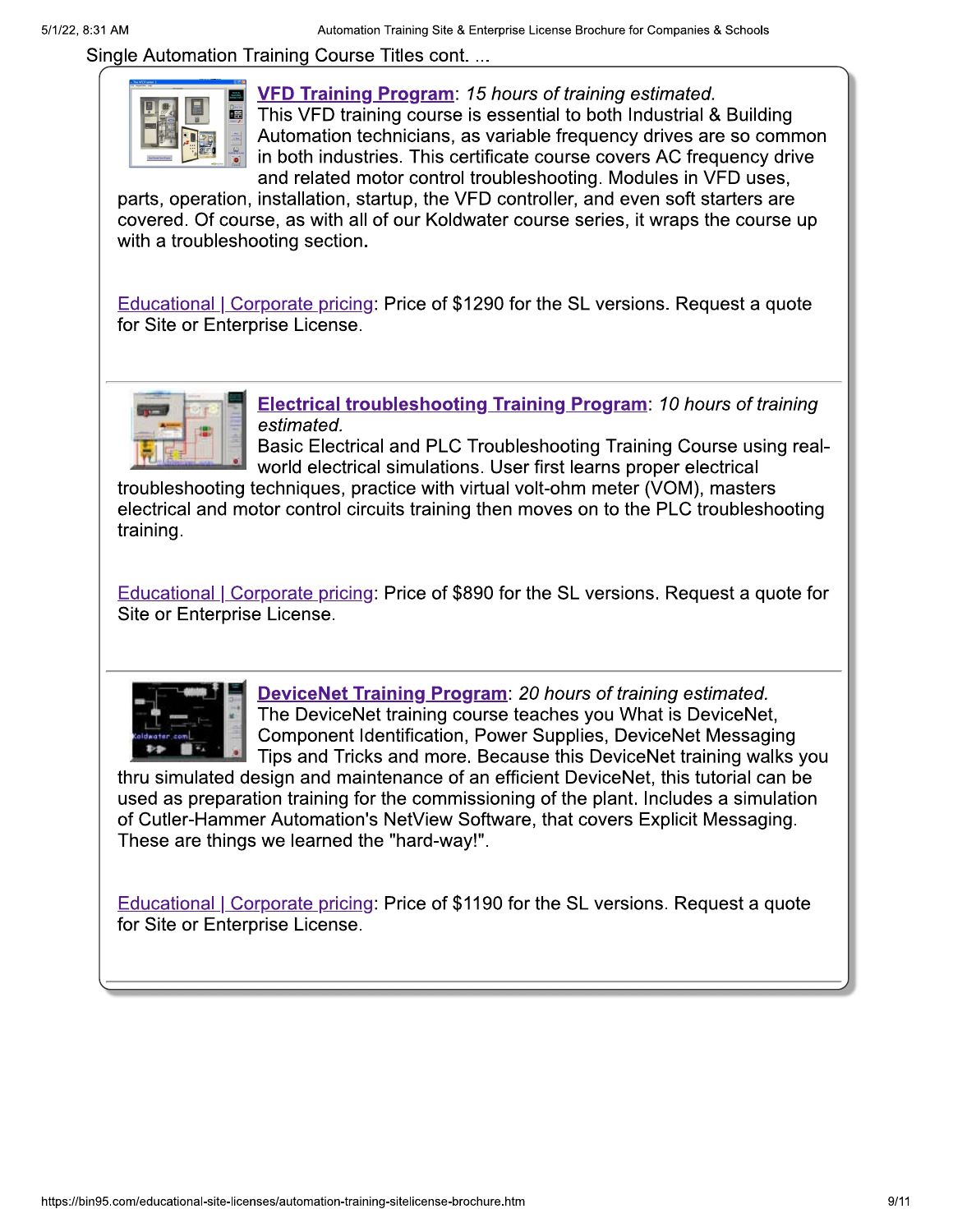#### **Courseware LMS:**

Built into each automation training certificate course SL or EL edition, is a mini LMS that

saves student information and score to an MS Access database, for easy export and import to most brands of LMS. If the learners are using courses on a local network, you can access all learners' scores. If you install any copies of the automation training certificate course on a stand-alone PC or workstation, you will have password-protected access to mini LMS via the PC you installed it on. Both network and PC installations have the capability for the student to print a certificate of completion when they score 85% or better.

With the SL/EL editions, you are also authorized to import assets from the courses into your own LMS. As there are literally hundreds of LMS brands being used, we do not support the importing process to a particular brand of LMS SCORM. You may seek support for importing assets, from your LMS provider. It is important while doing so, you adhere to the requirements that assets only be accessible to the physical location(s) the SL or EL was purchased for (LAN ok with SL, WAN ok with EL). With EL license we do provide an example SCORM version when available.

You can not place the courses or assets on the internet or any network that is accessible outside the physical facility (SL) or facilities (EL) they were licensed for.

#### Try before you buy:

There are free limited demos on this website's download area, and there are videos of the courses being used on the single-learner (Student) license product page, but we recommend you buy a Student version to get the full experience. When you decide to purchase the SL or EL license of our industrial control system courses, we will deduct the cost of the Student version purchased off of your invoice. This way you can choose to try the full version first at no additional cost.

Contact us to request a formal quote within 24 hours.

**Request Quote** 

https://bin95.com/vocational-training/education-corporate-pricing.php

Single-User/Learner training bundles are below where you can get more details on each course:

The PLC Technician - The Automation Specialist - The Maintenance Technician - The ITI & **Technician's Dream** 

Companies, Trade and Technical Schools may also want to consider our Mechanical Training Classes SL too:

**Mechanical Classes**